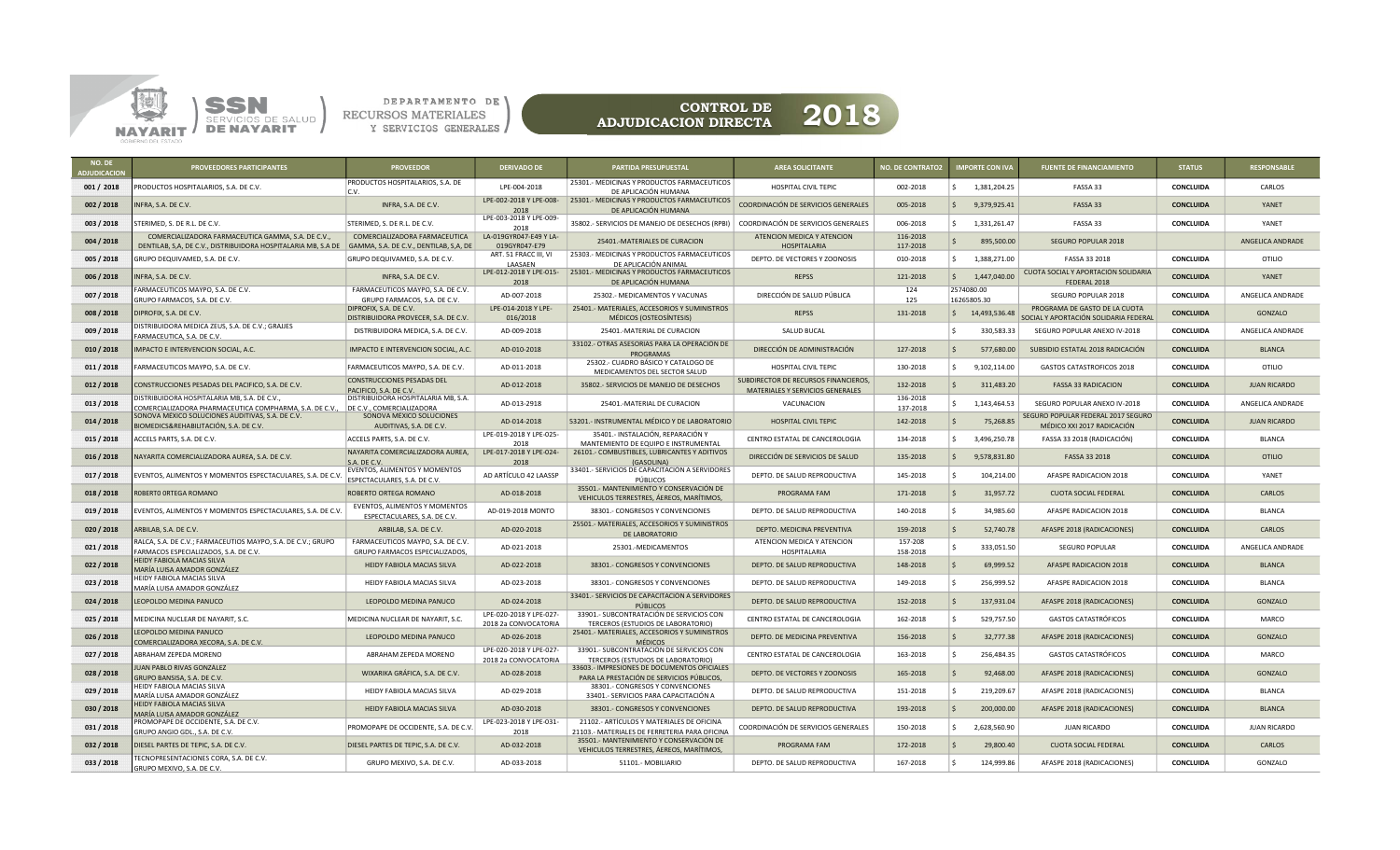| 034 / 2018 | EOPOLDO MEDINA PANUCO                                                                                                         | LEOPOLDO MEDINA PANUCO                                                                | AD-034-2018                                     | 51501.- BIENES INFORMÁTICOS                                                                                                                | DEPTO. DE EPIDEMIOLOGÍA                                       | 217-2018      | 188,179.96<br><sub>S</sub>           | AFASPE 2018 (RADICACIONES)                                                                          | <b>CONCLUIDA</b>  | GONZALO             |
|------------|-------------------------------------------------------------------------------------------------------------------------------|---------------------------------------------------------------------------------------|-------------------------------------------------|--------------------------------------------------------------------------------------------------------------------------------------------|---------------------------------------------------------------|---------------|--------------------------------------|-----------------------------------------------------------------------------------------------------|-------------------|---------------------|
| 035 / 2018 | OMERCIALIZADORA GRUPO SANDELES DE NAYARIT, S. DE R.L. DE                                                                      | COMERCIALIZADORA GRUPO SANDELES<br>DE NAYARIT, S. DE R.L. DE C.V.                     | AD-035-2018                                     | 21101.- MATERIALES Y ÚTILES DE OFICINA<br>21701.- MATERIALES Y SUMINISTROS PARA                                                            | DEPTO. DE MEDICINA PREVENTIVA                                 | 175-2018      | 47,428.25                            | AFASPE 2018 (RADICACIONES)                                                                          | CONCLUIDA         | GONZALO             |
| 036 / 2018 | ALUD DIGNA PARA TODOS, I.A.P.                                                                                                 | SALUD DIGNA PARA TODOS, I.A.P.                                                        | LPE-029-2018 Y LPE-034-<br>2018 2a CONVOCATORIA | 33901.- SUBCONTRATACIÓN DE SERVICIOS CON<br>TERCEROS (ESTUDIOS DE LABORATORIO)                                                             | DEPTO, DE SALUD REPRODUCTIVA<br>DEPTO. DE MEDICINA PREVENTIVA | 173-2018      | 2,061,771.24<br>\$.                  | SEGURO POPULAR FEDERAL 2018<br>RADICACIÓN CUOTA SOCIAL                                              | <b>CONCLUIDA</b>  | <b>BLANCA</b>       |
| 037 / 2018 | &G COMUNICACIONES, S.A. DE C.V<br>MG MICROS DE OCCIDENTE, S.A. DE C.V.                                                        | MG MICROS DE OCCIDENTE, S.A. DE C.V.                                                  | AD-037-2018                                     | 21401.- MATERIALES Y ÚTILES PARA EL<br>PROCESAMIENTO EN EQUIPOS Y BIENES                                                                   | DEPTO. DE SALUD AMBIENTAL<br>SUBDIRECCIÓN DE COESPRINAY       | 180-2018      | 108,065.60                           | COMISIÓN FEDERAL PARA LA PROTECCIÓN<br>CONTRA RIESGOS SANITARIOS RAMO 12-                           | CONCLUIDA         | YANET               |
| 038 / 2018 | EOPOLDO MEDINA PANUCO<br>UAN CARLOS TORRES REYES                                                                              | LEOPOLDO MEDINA PANUCO                                                                | AD-038-2018                                     | 33903.- SERVICIOS INTEGRALES                                                                                                               | DEPTO. DE PROMOCIÓN DE LA SALUD                               | 174-2018      | 90,000.00                            | AFASPE 2018 (RADICACIONES)                                                                          | <b>CONCLUIDA</b>  | GONZALO             |
| 039 / 2018 | GRUPO BANSISA, S.A. DE C.V.<br>NIXARIKA GRÁFICA, S.A. DE C.V.                                                                 | WIXARIKA GRÁFICA, S.A. DE C.V                                                         | AD-039-2018                                     | 33603.- IMPRESIONES DE DOCUMENTOS OFICIALES<br>PARA LA PRESTACIÓN DE SERVICIOS PÚBLICOS,                                                   | DEPTO, DE MEDICINA PREVENTIVA                                 | 201-2018      | 133,624.80<br><b>C</b>               | AFASPE 2018 (RADICACIONES)                                                                          | CONCLUIDA         | GONZALO             |
| 040 / 2018 | GUADALAJARA P.E.T., S. DE R.L. DE C.V.                                                                                        | GUADALAJARA P.E.T., S. DE R.L. DE C.V.                                                | LPE-020-2018 Y LPE-027-<br>2018 2a CONVOCATORIA | 33901.- SUBCONTRATACIÓN DE SERVICIOS CON<br>TERCEROS (ESTUDIOS DE LABORATORIO)                                                             | CENTRO ESTATAL DE CANCEROLOGIA                                | 164-2018      | 257,990.00<br>S                      | <b>GASTOS CATASTRÓFICOS</b>                                                                         | <b>CONCLUIDA</b>  | <b>MARCO</b>        |
| 041 / 2018 | EOPOLDO MEDINA PANUCO                                                                                                         | LEOPOLDO MEDINA PANUCO                                                                | AD-041-2018                                     | 38301.- CONGRESOS Y CONVENCIONES                                                                                                           | DEPTO. DE PROMOCIÓN DE LA SALUD                               | 161-2018      | 35,000.00                            | AFASPE 2018 (RADICACIONES)                                                                          | CONCLUIDA         | YANET               |
| 042 / 2018 | MG MICROS DE OCCIDENTE, S.A. DE C.V.<br>TÁNDAR ELECTRONICS SYSTEMS, S.A. DE C.V                                               | MG MICROS DE OCCIDENTE, S.A. DE C.V.                                                  | AD-042-2018                                     | 51501.- BIENES INFORMÁTICOS                                                                                                                | DEPTO. DE SALUD REPRODUCTIVA                                  | 187-2018      | 87,696.00                            | AFASPE 2018 (RADICACIONES)                                                                          | <b>CONCLUIDA</b>  | YANET               |
| 043 / 2018 | POWER MED, S.A. DE C.V.<br>ARLOS NAFARRATE, S.A. DE C.V.                                                                      | POWER MED, S.A. DE C.V                                                                | AD-043-2018                                     | 53101.- EQUIPO MÉDICO Y DE LABORATORIO                                                                                                     | DEPTO. DE SALUD REPRODUCTIVA                                  | 185-2018      | l \$<br>224,999.98                   | AFASPE 2018 (RADICACIONES)                                                                          | <b>EN PROCESO</b> | <b>BLANCA</b>       |
| 044 / 2018 | &G COMUNICACIONES, S.A. DE C.V<br>MG MICROS DE OCCIDENTE, S.A. DE C.V.                                                        | MG MICROS DE OCCIDENTE, S.A. DE C.V.                                                  | AD-044-2018                                     | 21401.- MATERIALES Y ÚTILES PARA EL<br>PROCESAMIENTO EN EQUIPOS Y BIENES                                                                   | DEPTO. DE CÁNCER DE LA MUJER                                  | 197-2018      | 43,500.00                            | AFASPE 2018 (RADICACIONES)                                                                          | <b>CONCLUIDA</b>  | GONZALO             |
| 045 / 2018 | EOPOLDO MEDINA PANUCO                                                                                                         | LEOPOLDO MEDINA PANUCO                                                                | AD-045-2018                                     | 38301.- CONGRESOS Y CONVENCIONES                                                                                                           | DEPTO. DE SALUD REPRODUCTIVA                                  | 215-2018      | 149,999.99                           | AFASPE 2018 (RADICACIONES)                                                                          | CONCLUIDA         | GONZALO             |
| 046 / 2018 | UAN PABLO RIVAS GONZÁLEZ<br>GRUPO BANSISA, S.A. DE C.V.                                                                       | WIXARIKA GRÁFICA, S.A. DE C.V                                                         | AD-046-2018                                     | 33604.- IMPRESIÓN Y ELABORACIÓN DE MATERIAL<br>INFORMATIVO DERIVADO DE LA OPERACIÓN Y                                                      | DEPTO. DE SALUD REPRODUCTIVA                                  | 200-2018      | 60,587.99                            | AFASPE 2018 (RADICACIONES)                                                                          | <b>CONCLUIDA</b>  | GONZALO             |
| 047 / 2018 | AUTOMOTORES SIERRA, S.A. DE C.V.                                                                                              | AUTOMOTORES SIERRA, S.A. DE C.V.                                                      | ITO-011-2018 Y ITO 014-<br>2018 2a CONVOCATORIA | 54101.- VEHÍCULOS Y EQUIPO TERRESTRE                                                                                                       | DEPTO. DE MEDICINA PREVENTIVA                                 | 166-2018      | 616,400.00<br>۱Ś                     | <b>FASSA 33 RADICACIONES</b>                                                                        | <b>CONCLUIDA</b>  | MARCO               |
| 048 / 2018 | VENTOS, ALIMENTOS Y MOMENTOS ESPECTACULARES, S.A. DE C.V                                                                      | EVENTOS, ALIMENTOS Y MOMENTOS<br>ESPECTACULARES, S.A. DE C.V.                         | AD-048-2018                                     | 38301.- CONGRESOS Y CONVENCIONES                                                                                                           | DEPTO. DE SALUD REPRODUCTIVA                                  | 168-2018      | 240,339.02                           | AFASPE 2018 (RADICACIONES)                                                                          | <b>CONCLUIDA</b>  | YANFT               |
| 049 / 2018 | VENTOS, ALIMENTOS Y MOMENTOS ESPECTACULARES, S.A. DE C.V.                                                                     | EVENTOS, ALIMENTOS Y MOMENTOS<br>ESPECTACULARES, S.A. DE C.V.                         | AD-049-2018                                     | 38301.- CONGRESOS Y CONVENCIONES                                                                                                           | DEPTO. DE SALUD REPRODUCTIVA                                  | 169-2018      | 52,996.87                            | AFASPE 2018 (RADICACIONES)                                                                          | <b>CONCLUIDA</b>  | YANFT               |
| 050 / 2018 | <b>SURMAN FARMACOS, S.A. DE C.V.</b>                                                                                          | SURMAN FARMACOS, S.A. DE C.V.                                                         | ITO-013-2018 Y ITO 015-<br>2018 2a CONVOCATORIA | 25402.- MATERIAL QUIRURGICO Y DE LABORATORIO<br>DE USO EN EL ÁREA MÉDICA                                                                   | DEPTO, DE MEDICINA PREVENTIVA                                 | 170-2018      | 671,686.40                           | SEGURO POPULAR FEDERAL (TESOFE)<br><b>CUOTA SOCIAL</b>                                              | <b>CONCLUIDA</b>  | <b>MARCO</b>        |
| 051 / 2018 | RALCA, S.A. DE C.V.; FARMACEUTIOS MAYPO, S.A. DE C.V.; GRUPO<br>ARMACOS ESPECIALIZADOS, S.A. DE C.V., REX FARMA, S.A. DE C.V. | <b>EN PROCESO</b>                                                                     | AD-051-2018                                     | 25301.-25301.- MEDICINAS Y PRODUCTOS<br>FARMACEUTICOS DE APLICACIÓN HUMANA                                                                 | CENTRO ESTATAL DE CANCEROLOGIA                                |               |                                      | <b>GASTOS CATASTROFICOS 2017</b>                                                                    | <b>EN PROCESO</b> | ANGELICA ANDRADE    |
| 052 / 2018 | OBERTO ORTEGA ROMANO<br>RANCISCO PÉREZ GONZÁLEZ                                                                               | ROBERTO ORTEGA ROMANO                                                                 | AD-052-2018                                     | 35501.- MANTENIMIENTO Y CONSERVACIÓN DE<br>VEHICULOS TERRESTRES, ÁEREOS, MARÍTIMOS,                                                        | <b>COESPRIS</b>                                               | 316-2018      | 199,999.78<br><sup>S</sup>           | COFEPRIS 2018 RADICACIONES                                                                          | <b>CONCLUIDA</b>  | <b>CARLOS</b>       |
| 053 / 2018 | ABORATORIOS SILANES, S.A. DE C.V.                                                                                             | LABORATORIOS SILANES, S.A. DE C.V.                                                    | AD-007-2018                                     | 25301.-MEDICAMENTOS                                                                                                                        | <b>TUBERCULOSIS</b>                                           | 189-2018      | 469,000.00                           | SEGURO POPULAR ANEXO IV-2018                                                                        | CONCLUIDA         | ANGELICA ANDRADE    |
| 054 / 2018 | OWER MED DE MÉXICO, S.A. DE C.V.<br>RBILAB, S.A. DE C.V.                                                                      | POWER MED DE MÉXICO, S.A. DE C.V.<br>ARBILAB, S.A. DE C.V                             | AD-054-2018                                     | 25402.- MATERIAL QUIRURGICO Y DE LABORATORIO<br>DE USO EN EL ÁREA MÉDICA                                                                   | CENTRO ESTATAL DE CANCEROLOGIA                                | 190, 191, 192 | 471,172.26<br>۱Ś                     | <b>GASTOS CATASTROFICOS 2017</b>                                                                    | <b>CONCLUIDA</b>  | <b>BLANCA</b>       |
| 055 / 2018 | EOPOLDO MEDINA PANUCO<br>UAN CARLOS TORRES REYES                                                                              | LEOPOLDO MEDINA PANUCO                                                                | AD-055-2018                                     | 38301.- CONGRESOS Y CONVENCIONES                                                                                                           | DEPTO. DE MEDICINA PREVENTIVA                                 | 194-2018      | 54,663.00                            | AFASPE 2018 (RADICACIONES)                                                                          | <b>CONCLUIDA</b>  | GONZALO             |
| 056 / 2018 | <b>ANCELADA</b>                                                                                                               | <b>CANCELADA</b>                                                                      | AD-056-2018                                     | 33901.- SUBCONTRATACIÓN DE SERVICIOS CON<br>TERCEROS (ESTUDIOS DE LABORATORIO E                                                            | <b>HOSPITAL CIVIL TEPIC</b>                                   |               |                                      | SEGURO POPULAR FEDERAL 2017 SEGURO<br>MÉDICO XXI 2017 RADICACIÓN                                    | <b>CANCELADA</b>  | GONZALO             |
| 057 / 2018 | OLORES LLANOS SANCHEZ<br>EOPOLDO MEDINA PANUCO                                                                                | LEOPOLDO MEDINA PANUCO                                                                | AD-057-2018                                     | 22102.- PRODUCTOS ALIMENTICIOS PARA PERSONAS<br>DERIVADOS DE LA PRESTACIÓN DE SERVICIOS                                                    | DEPTO. DE SALUD REPRODUCTIVA                                  | 196-2018      |                                      | AFASPE 2018 (RADICACIONES)                                                                          | <b>CONCLUIDA</b>  | <b>BLANCA</b>       |
| 058 / 2018 | EOPOLDO MEDINA PANUCO                                                                                                         |                                                                                       |                                                 |                                                                                                                                            |                                                               |               | 119,999.99<br>-S                     |                                                                                                     |                   |                     |
| 059 / 2018 |                                                                                                                               | LEOPOLDO MEDINA PANUCO                                                                | AD-058-2018                                     | 36101.- DIFUSIÓN DE MENSAJES SOBRE PROGRAMAS SUBDIRECTOR DE PREVENCIÓN Y CONTROL<br>Y ACTIVIDADES GUBERNAMENTALES                          | DE ENFERMEDADES                                               | 213-2018      | 99,999.99<br><sub>S</sub>            | AFASPE 2018 (RADICACIONES)                                                                          | <b>CONCLUIDA</b>  | GONZALO             |
|            | <b>GRUPO WIXARIKA, S.A. DE C.V</b><br>UAN PABLO RIVAS GONZÁLEZ                                                                | WIXARIKA GRÁFICA, S.A. DE C.V.                                                        | AD-059-2018                                     | 27101.- VESTUARIOS Y UNIFORMES                                                                                                             | DEPTO. DE SALUD REPRODUCTIVA                                  | 210-2018      | 209,951.60                           | AFASPE 2018 (RADICACIONES)                                                                          | CONCLUIDA         | GONZALO             |
| 060 / 2018 | GRUPO WIXARIKA, S.A. DE C.V.<br>UAN PABLO RIVAS GONZÁLEZ                                                                      | WIXARIKA GRÁFICA, S.A. DE C.V.                                                        | AD-060-2018                                     | 33604.- IMPRESIÓN Y ELABORACIÓN DE MATERIAL<br>INFORMATIVO DERIVADO DE LA OPERACIÓN Y                                                      | DIRECCIÓN DE SALUD PÚBLICA                                    | 211-2018      | 71,688.00                            | PROGRAMA DE PREVENCIÓN Y<br>TRATAMIENTO DE ADICCIONES 2018                                          | <b>CONCLUIDA</b>  | GONZALO             |
| 061 / 2018 | GRUPO WIXARIKA, S.A. DE C.V.                                                                                                  | WIXARIKA GRÁFICA, S.A. DE C.V.                                                        | AD-061-2018                                     | 33603.- IMPRESIONES DE DOCUMENTOS OFICIALES   SUBDIRECCIÓN DE PREVENCIÓN Y CONTROL                                                         |                                                               | 212-2018      | 50,450.08<br><b>S</b>                | AFASPE 2018 (RADICACIONES)                                                                          | CONCLUIDA         | GONZALO             |
| 062 / 2018 | UAN PABLO RIVAS GONZÁLEZ<br>NAYARITA COMERCIALIZADORA AUREA, S.A. DE C.V.<br>GRUPO OCTANO, S.A. DE C.V.                       | NAYARITA COMERCIALIZADORA AUREA,<br>S.A. DE C.V.                                      | AD-062-2018                                     | PARA LA PRESTACIÓN DE SERVICIOS PÚBLICOS,<br>26102.- COMBUSTIBLES, LUBRICANTES Y ADITIVOS<br>PARA VEHÍCULOS TERRESTRES, AEREOS, MARITÍMOS, | DE ENFERMEDADES<br>COMISIÓN ESTATAL DE COESPRISNAY            | 202-2018      | 166,866.65                           | COFEPRIS 2018 RADICACION RAMO 12                                                                    | <b>CONCLUIDA</b>  | <b>BLANCA</b>       |
| 063 / 2018 | VAYARITA COMERCIALIZADORA AUREA, S.A. DE C.V.                                                                                 | NAYARITA COMERCIALIZADORA AUREA,                                                      | AD-063-2018                                     | 26102.- COMBUSTIBLES, LUBRICANTES Y ADITIVOS                                                                                               | DIRECCIÓN DE SALUD PÚBLICA                                    | 203-2018      | 145,148.47                           | AFASPE 2018 (RADICACIONES)                                                                          | CONCLUIDA         | <b>BLANCA</b>       |
| 064 / 2018 | DOLORES LLANOS SÁNCHEZ<br>NAYARITA COMERCIALIZADORA AUREA, S.A. DE C.V.                                                       | S.A. DE C.V.<br>NAYARITA COMERCIALIZADORA AUREA,                                      | AD-064-2018                                     | PARA VEHÍCULOS TERRESTRES, AEREOS, MARITÍMOS<br>26102.- COMBUSTIBLES, LUBRICANTES Y ADITIVOS                                               | DEPTO. DE SALUD REPRODUCTIVA                                  | 204-2018      | l S<br>176,076.71                    | AFASPE 2018 (RADICACIONES) RAMO 12                                                                  | <b>CONCLUIDA</b>  | <b>BLANCA</b>       |
| 065 / 2018 | DOLORES LLANOS SÁNCHEZ<br>NAYARITA COMERCIALIZADORA AUREA, S.A. DE C.V.                                                       | S.A. DE C.V.<br>NAYARITA COMERCIALIZADORA AUREA,                                      | AD-065-2018                                     | PARA VEHÍCULOS TERRESTRES, AEREOS, MARITÍMOS,<br>26102.- COMBUSTIBLES, LUBRICANTES Y ADITIVOS                                              | DEPTO. CÁNCER DE LA MUJER                                     | 205-2018      | 151,999.09<br>۱s                     | AFASPE 2018 (RADICACIONES) RAMO 12                                                                  | <b>CONCLUIDA</b>  | <b>BLANCA</b>       |
| 066 / 2018 | DOLORES LLANOS SÁNCHEZ<br>VAYARITA COMERCIALIZADORA AUREA, S.A. DE C.V.                                                       | S.A. DE C.V.<br>NAYARITA COMERCIALIZADORA AUREA.                                      | AD-066-2018                                     | PARA VEHÍCULOS TERRESTRES, AEREOS, MARITÍMOS,<br>26102.- COMBUSTIBLES, LUBRICANTES Y ADITIVOS                                              | DEPTO. DE PROMOCIÓN DE LA SALUD                               | 206-2018      | 59,449.37<br>l S                     | AFASPE 2018 (RADICACIONES) RAMO 12                                                                  | CONCLUIDA         | <b>BLANCA</b>       |
| 067 / 2018 | DOLORES LLANOS SÁNCHEZ<br>NAYARITA COMERCIALIZADORA AUREA, S.A. DE C.V.                                                       | S.A. DE C.V.<br>NAYARITA COMERCIALIZADORA AUREA,                                      | AD-067-2018                                     | PARA VEHÍCULOS TERRESTRES, AEREOS, MARITÍMOS,<br>26102.- COMBUSTIBLES, LUBRICANTES Y ADITIVOS                                              | COORDINACIÓN ESTATAL DE LAS UNEME-                            | 207-2018      | 59,997.75                            | PROGRAMA DE PREVENCIÓN Y                                                                            | CONCLUIDA         | <b>BI ANCA</b>      |
| 068 / 2018 | DOLORES LLANOS SÁNCHEZ<br>IAYARITA COMERCIALIZADORA AUREA, S.A. DE C.V.                                                       | S.A. DF C.V<br>NAYARITA COMERCIALIZADORA AUREA,                                       | AD-068-2018                                     | PARA VEHÍCULOS TERRESTRES. AEREOS. MARITÍMOS.<br>26102.- COMBUSTIBLES, LUBRICANTES Y ADITIVOS                                              | CAPA<br>DEPTO. DE GESTIÓN Y PROGRAMAS                         | 208-2018      | 69.996.72<br>$\overline{\mathbf{s}}$ | TRATAMIENTO DE ADICCIONES 2018<br>AFASPE 2018 (RADICACIONES) RAMO 12                                | <b>CONCLUIDA</b>  | <b>BI ANCA</b>      |
| 069 / 2018 | <b>DOLORES LLANOS SÁNCHEZ</b><br>'OWER MED DE MÉXICO, S.A. DE C.V.                                                            | S.A. DE C.V.<br>POWER MED DE MÉXICO, S.A. DE C.V.                                     | AD-069-2018                                     | PARA VEHÍCULOS TERRESTRES, AEREOS, MARITÍMOS,<br>53101.- EQUIPO MÉDICO Y DE LABORATORIO                                                    | SOCIALES DEL REPSS<br>DEPTO. DE SALUD REPRODUCTIVA            | 209-2018      | 126.150.00                           | AFASPE 2018 (RADICACIONES) RAMO 12                                                                  | CONCLUIDA         | <b>BI ANCA</b>      |
| 070 / 2018 | ANCETA HG<br>ALDA ALEJANDRA GONZÁLEZ HERNÁNDEZ                                                                                | ALDA ALEJANDRA GONZÁLEZ                                                               | AD-070-2018                                     | 33604.- IMPRESIÓN Y ELABORACIÓN DE MATERIAL                                                                                                | COORDINACIÓN ESTATAL DE LAS UNEME-                            |               | 18,583.20                            | PROGRAMA DE PREVENCIÓN Y                                                                            | <b>CONCLUIDA</b>  | GONZALO             |
| 071 / 2018 | HÉCTOR ZONANA G<br>OMERCIALIZADORA GRUPO SANDELES DE NAYARIT, S. DE R.L. DE                                                   | <b>HERNÁNDEZ</b><br>COMERCIALIZADORA GRUPO SANDELES<br>DE NAYARIT, S. DE R.L. DE C.V. | AD-071-2018                                     | INFORMATIVO DERIVADO DE LA OPERACIÓN Y<br>21101.- MATERIALES Y ÚTILES DE OFICINA                                                           | <b>CAPA</b><br>COORDINACIÓN ESTATAL DE LAS UNEME-<br>CAPA     |               | 30,810.79                            | <b>TRATAMIENTO DE ADICCIONES 2018</b><br>PROGRAMA DE PREVENCIÓN Y<br>TRATAMIENTO DE ADICCIONES 2018 | CONCLUIDA         | <b>JUAN RICARDO</b> |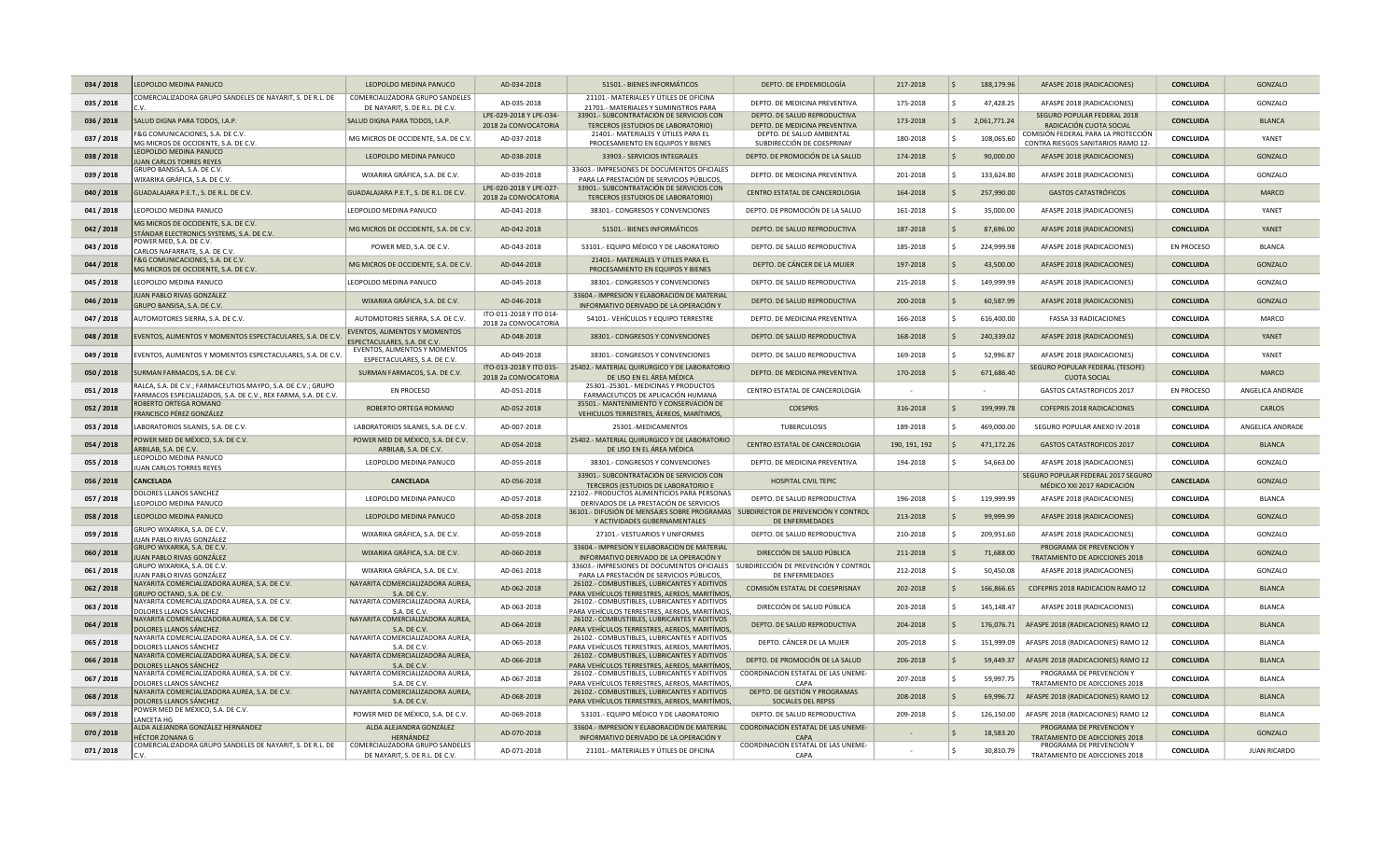| 072 / 2018 | VIXARIKA GRAFICA, S.A. DE C.V<br>ALDA ALEJANDRA GONZÁLEZ HERNÁNDEZ                      | WIXARIKA GRÁFICA, S.A. DE C.V.                                             | AD-072-2018 | 27101.- VESTUARIOS Y UNIFORMES                                                           | SUBDIRECTOR DE COESPRISNAY                                    | 276-2018 |                          | 94,835.80    | COMISIÓN FEDERAL PARA LA PROTECCIÓN<br>CONTRA RIESGOS SANITARIOS RAMO 12- | <b>EN PROCESO</b> | <b>JUAN RICARDO</b> |
|------------|-----------------------------------------------------------------------------------------|----------------------------------------------------------------------------|-------------|------------------------------------------------------------------------------------------|---------------------------------------------------------------|----------|--------------------------|--------------|---------------------------------------------------------------------------|-------------------|---------------------|
| 073 / 2018 | LEOPOLDO MEDINA PANUCO<br>OMERCIALIZADORA LLANOS                                        | LEOPOLDO MEDINA PANUCO                                                     | AD-073-2018 | 51501.- BIENES INFORMÁTICOS                                                              | COORDINACIÓN ESTATAL DE LAS UNEME-<br>CAPA                    | 269-2018 |                          | 99,992.00    | PROGRAMA DE PREVENCIÓN Y<br>TRATAMIENTO DE ADICCIONES 2018                | CONCLUIDA         | <b>JUAN RICARDO</b> |
| 074 / 2018 | QUALITAS COMPAÑÍA DE SEGUROS, S.A. DE C.V., SEGUROS EL                                  | QUALITAS COMPAÑÍA DE SEGUROS, S.A.                                         | AD-074-2018 | 34501.- SEGURO DE BIENES PATRIMONIALES                                                   | COORDINACIÓN ESTATAL DE TRANSPORTES                           | 239-2018 | l Ś                      | 1,308,389.52 | FASSA 33                                                                  | <b>CONCLUIDA</b>  | <b>OTILIO</b>       |
| 075 / 2018 | POTOSÍ, S.A. DE C.V., HDI SEGUROS, S.A. DE C.V.<br>JUAN JOSÉ ROMO LÓPEZ                 | DE C.V.<br>JUAN JOSÉ ROMO LÓPEZ                                            | AD-075-2018 | (VEHÍCULOS)<br>36101.- DIFUSION DE MENSAJES SOBRE PROGRAMAS                              | DIRECCION DE SALUD PUBLICA                                    | 244-2018 |                          | 200,000.00   | ACUERDO PARA EL FORTALECIEMITO DE                                         | CONCLUIDA         | <b>BLANCA</b>       |
| 076 / 2018 | UBLIC HEALTH SUPPLY AND EQUIPAMENT DE ,EXICO, S.A. DE C.V.                              | PUBLIC HEALTH SUPPLY AND                                                   | AD-076-2018 | Y ACTIVIDADES GUBERNAMENTALES<br>25201.- FERTILIZANTES, PESTICIDAS Y OTROS               | DEPARTAMENTO DE VECTORES Y ZOONOSIS                           | 240-2018 | l Ś                      | 5,196,924.07 | LAS ACCIONES DE SALUD PUBLICA DE LOS<br>FASSA 33                          | <b>CONCLUIDA</b>  | OTILIO              |
| 077 / 2018 | IESEL PARTES DE TEPIC, S.A. DE C.V., AUTOPARTES TADEO Y                                 | EQUIPAMENT DE , EXICO, S.A. DE C.V<br>DIESEL PARTES DE TEPIC, S.A. DE C.V. | AD-077-2018 | AGROQUIMICOS.<br>35501.- MANTENIMIENTO Y CONSERVACIÓN DE                                 | PROGRAMA FAM                                                  |          |                          | 35,994.80    | SEGURO POPULAR FEDERAL RADICACIONES                                       | EN PROCESO        | CARLOS              |
| 078 / 2018 | UTOSERVICIOS RUBALCABA<br>DIESEL PARTES DE TEPIC, S.A. DE C.V., AUTOPARTES TADEO Y      | DIESEL PARTES DE TEPIC, S.A. DE C.V.                                       | AD-078-2018 | VEHICULOS TERRESTRES, ÁEREOS, MARÍTIMOS,<br>35501.- MANTENIMIENTO Y CONSERVACIÓN DE      | PROGRAMA FAM                                                  |          | <sup>S</sup>             | 35,803.40    | 2018<br>SEGURO POPULAR FEDERAL RADICACIONES                               | <b>EN PROCESO</b> | CARLOS              |
| 079 / 2018 | <b>UTOSERVICIOS RUBALCABA</b><br>HF BIOMEDICAL, S.A. DE C.V., PROTOQUIMA, S.A. DE C.V., | EHF BIOMEDICAL, S.A. DE C.V.                                               | AD-079-2018 | VEHICULOS TERRESTRES, ÁEREOS, MARÍTIMOS,<br>25501.- MATERIALES, ACCESORIOS Y SUMINISTROS | LABORATORIO ESTATAL DE SALUD PUBLICA                          | 236-2018 |                          | 154,004.35   | 2018<br>COMISIÓN FEDERAL PARA LA PROTECCIÓN                               | CONCLUIDA         | YANET               |
| 080 / 2018 | ABIOQUIMIA, S.A. DE C.V.<br>DIESEL PARTES DE TEPIC, S.A. DE C.V.                        | DIESEL PARTES DE TEPIC, S.A. DE C.V                                        | AD-080-2018 | DE LABORATORIO<br>35501.- MANTENIMIENTO Y CONSERVACIÓN DE                                | ADMINISTRACIÓN ESTATAL DEL PROGRAMA                           | 237-2018 | <sub>S</sub>             | 102,694.80   | CONTRA RIESGOS SANITARIOS RAMO 12-<br>SEGURO POPULAR FEDERAL 2018         | <b>CONCLUIDA</b>  | YANET               |
| 081/2018   | OBERTO ORTEGA ROMANO                                                                    | ROBERTO ORTEGA ROMANO                                                      | AD-081-2018 | VEHICULOS TERRESTRES, ÁEREOS, MARÍTIMOS,<br>35501.- MANTENIMIENTO Y CONSERVACIÓN DE      | <b>DEL FAM</b><br>ADMINISTRACIÓN ESTATAL DEL PROGRAMA         | 266-2018 |                          | 76,577.45    | RADICACIÓN CUOTA SOCIAL<br>SEGURO POPULAR FEDERAL 2018                    | CONCLUIDA         | YANET               |
|            | RANCISCO PÉREZ GONZÁLEZ                                                                 |                                                                            |             | VEHICULOS TERRESTRES, ÁEREOS, MARÍTIMOS<br>25301.- MEDICINAS Y PRODUCTOS FARMACEUTICOS   | DEL FAM                                                       |          |                          |              | RADICACIÓN CUOTA SOCIAL                                                   |                   |                     |
| 082 / 2018 | ARMACEUTICOS MAYPO, S.A. DE C.V.<br>OMERCIALIZADORA FARMACEUTICA GAMMA, S.A. DE C.V.,   | FARMACEUTICOS MAYPO, S.A. DE C.V                                           | AD-082-2018 | DE APLICACIÓN HUMANA<br>25402.-MATERIAL QUIRURGICO Y DE LABORATORIOS                     | <b>HOSPITAL CIVIL TEPIC</b><br>DIRECCION DE ATENCION MEDICA Y | 243-2018 | <sub>S</sub>             | 760,261.50   | <b>GASTOS CATASTROFICOS</b>                                               | <b>CONCLUIDA</b>  | YANET               |
| 083 / 2018 | EGASA, S.A. DE C.V., LABORATORIOS PISA, S.A. DE C.V., MARCO                             | LABORATORIOS PISA, S.A. DE C.V.                                            | AD-083-2018 | DE USO EN EL AREA MEDICA<br>25302.-CUADRO BASICO Y CATALOGO DE                           | DIRECCION DE ATENCION HOSPITALARIA                            | 245-2018 |                          | 227,244.00   | <b>FASSA 2018</b>                                                         | <b>CONCLUIDA</b>  | ANGELICA ANDRADE    |
| 084 / 2018 | ARMACEUTICOS MAYPO, S.A. DE C.V.                                                        | FARMACEUTICOS MAYPO, S.A. DE C.V.                                          | AD-084-2018 | MEDICAMENTOS DEL SECTOR SALUD                                                            | CENTRO ESTATAL DE CANCEROLOGIA                                | 252-2018 |                          | 50,036.64    | <b>GASTOS CATASTROFICOS 2016</b>                                          | <b>CONCLUIDA</b>  | ANGELICA ANDRADE    |
| 085 / 2018 | HEIDY FABIOLA MACIAS SILVA<br>MARÍA LUISA AMADOR GONZÁLEZ                               | HEIDY FABIOLA MACIAS SILVA                                                 | AD-085-2018 | 38301.- CONGRESOS Y CONVENCIONES                                                         | DIRECCIÓN DE SALUD PÚBLICA                                    | 253-2018 |                          | 256,822.84   | AFASPE 2018 RADICACIONES RAMO 12                                          | CONCLUIDA         | <b>BLANCA</b>       |
| 086 / 2018 | HEIDY FABIOLA MACIAS SILVA<br>MARÍA LUISA AMADOR GONZÁLEZ                               | HEIDY FABIOLA MACIAS SILVA                                                 | AD-086-2018 | 38301.- CONGRESOS Y CONVENCIONES                                                         | DIRECCIÓN DE SALUD PÚBLICA                                    | 254-2018 |                          | 259,999.99   | AFASPE 2018 RADICACIONES RAMO 12                                          | <b>CONCLUIDA</b>  | <b>BLANCA</b>       |
| 087 / 2018 | HEIDY FABIOLA MACIAS SILVA<br>MARÍA LUISA AMADOR GONZÁLEZ                               | HEIDY FABIOLA MACIAS SILVA                                                 | AD-087-2018 | 38301.- CONGRESOS Y CONVENCIONES                                                         | DIRECCIÓN DE SALUD PÚBLICA                                    | 255-2018 |                          | 270,000.00   | AFASPE 2018 RADICACIONES RAMO 12                                          | CONCLUIDA         | <b>BI ANCA</b>      |
| 088 / 2018 | ARBILAB, S.A. DE C.V.                                                                   | ARBILAB, S.A. DE C.V.                                                      | AD-088-2018 | 25101.- PRODUCTOS QUÍMICOS BÁSICOS                                                       | COORDINADORA ESTATAL DE LA UNEME-<br>CAPA                     | 260-2018 |                          |              | PROGRAMA DE PREVENCIÓN Y<br>TRATAMIENTO DE ADICCIONES 2018                | <b>CONCLUIDA</b>  | YANFT               |
| 089 / 2018 | ANDREA SÁNCHEZ ÁLVAREZ                                                                  | ANDREA SÁNCHEZ ÁLVAREZ                                                     | AD-089-2018 | 33901.- SUBCONTRATACIÓN DE SERVICIOS CON<br>TERCEROS                                     | HOSPITAL CIVIL TEPIC                                          | 292-2018 |                          | 60,000.03    | SEGURO POPULAR FEDERAL SEGURO<br>MEDICO SIGLO XXI 2018 (RADICACIÓN)       | CONCLUIDA         | GONZALO             |
| 090 / 2018 | COMERCIALIZADORA ALDAMO, S.A. DE C.V.<br>ORPORATIVO DAYDR, S.A. DE C.V.                 | COMERCIALIZADORA ALDAMO, S.A. DE                                           | AD-090-2018 | 22102.<br>22103.                                                                         | DIRECCIÓN DE ATENCIÓN HOSPITALARIA                            |          | 1698831.75<br>3324267.30 |              | SEGURO POPULAR FEDERAL 2018<br><b>RADICACIONES</b>                        | <b>CONCLUIDA</b>  | CARLOS              |
| 091 / 2018 | URMAN FARMACOS, S.A. DE C.V.<br>OMPAÑÍA DE INSUMOS FARMACEUTICOS MAYA DE MÉXICO, S.A    | SURMAN FARMACOS, S.A. DE C.V.                                              | AD-091-2018 | 25301.- MEDICINAS Y PRODUCTOS FARMACEUTICOS<br>DE APLICACIÓN HUMANA                      | HOSPITAL CIVIL TEPIC                                          | 271-2018 | .S                       | 168,800.00   | SEGURO POPULAR FEDERAL SEGURO<br>MEDICO SIGLO XXI 2017 (RADICACIÓN)       | CONCLUIDA         | CARLOS              |
| 092 / 2018 | URMAN FARMACOS, S.A. DE C.V.<br>OMPAÑÍA DE INSUMOS FARMACEUTICOS MAYA DE MÉXICO, S.A.   | SURMAN FARMACOS, S.A. DE C.V.                                              | AD-092-2018 | 25401.- MATERIALES, ACCESORIOS Y SUMINISTROS<br><b>MÉDICOS</b>                           | HOSPITAL CIVIL TEPIC                                          | 272-2018 | <sub>S</sub>             | 100,368.01   | SEGURO POPULAR FEDERAL SEGURO<br>MEDICO SIGLO XXI 2017 (RADICACIÓN)       | <b>CONCLUIDA</b>  | CARLOS              |
| 093 / 2018 | OMERCIALIZADORA GRUPO SANDELES DE NAYARIT, S. DE R.L. DE                                | COMERCIALIZADORA SANDELES, S.A. DE<br>C.V                                  | AD-093-2018 | 21101.- MATERIALES Y ÚTILES DE OFICINA                                                   | DEPARTAMENTO DE GESTIÓN Y<br>PROGRAMAS SOCIALES               | 273-2018 |                          | 98,830.03    | PROSPERA 2018                                                             | CONCLUIDA         | OTILIO              |
| 094 / 2018 | YG COMUNICACIONES, S.A. DE C.V.<br>AG MICROS DE OCCIDENTE, S.A. DE C.V.                 | LEOPOLDO MEDINA PANUCO                                                     | AD-094-2018 | 29401.- REFACCIONES Y ACCESORIOS PARA EQUIPO<br>DE CÓMPUTO                               | DEPARTAMENTO DE GESTIÓN Y<br>PROGRAMAS SOCIALES               |          | <sup>S</sup>             | 49,686.28    | PROSPERA 2018                                                             | <b>CONCLUIDA</b>  | OTILIO              |
| 095 / 2018 | IECH CONSTRUCCIONES, S.A. DE C.V.<br>IDRAL, S.A. DE C.V.                                | BIECH CONSTRUCCIONES, S.A. DE C.V.                                         | AD-095-2018 | 35102.- MANTENIMIENTO Y CONSERVACIÓN DE<br>INMUEBLES PARA LA PRESTACIÓN DE SERVICIOS     | DIRECCIÓN DE SALUD PÚBLICA                                    | 261-2018 |                          | 250,000.00   | PROGRAMA DE PREVENSIÓN Y<br>TRATAMIENTO DE ADICCIONES 2018                | CONCLUIDA         | <b>BI ANCA</b>      |
| 096 / 2018 | OBERTO ORTEGA ROMANO<br>RANCISCO PÉREZ GONZÁLEZ                                         | ROBERTO ORTEGA ROMANO                                                      | AD-096-2018 | 29601.- REFACCIONES Y ACCESORIOS MENORES DE<br><b>EQUIPO DE TRANSPORTE</b>               | DEPTO. DE GESTIÓN Y PROGRAMAS<br>SOCIALES DEL REPSS           | 267-2018 | <sub>S</sub>             | 166,215.94   | PROSPERA 2018 RADICACIÓN                                                  | <b>CONCLUIDA</b>  | YANET               |
| 097 / 2018 | URMAN FARMACOS, S.A. DE C.V.<br>ARMASHOP, S.A. DE C.V.                                  | SURMAN FARMACOS, S.A. DE C.V.                                              | AD-097-2018 | 25401.- MATERIALES, ACCESORIOS Y SUMINISTROS<br>MÉDICOS                                  | PROGRAMA ESTATAL FAM                                          | 273-2018 |                          | 96,246.24    | SEGURO POPULAR FEDERAL CUOTA SOCIAL<br>PROGRAMA DE FORTALECIMIENTO A LA   | CONCLUIDA         | CARLOS              |
| 098 / 2018 | AARÍA DINORA ROJAS RODRIGUEZ<br>ICARDO HERNÁNDEZ HUIZAR                                 | MARÍA DINORA ROJAS RODRÍGUEZ                                               | AD-098-2018 | 25401.- MATERIALES, ACCESORIOS Y SUMINISTROS<br><b>MÉDICOS</b>                           | DIRECCIÓN DE SALUD PÚBLICA                                    | 303-2018 |                          | 72,349.20    | AFASPE 2018 RADICACIONES RAMO 12                                          | <b>CONCLUIDA</b>  | <b>BI ANCA</b>      |
| 099 / 2018 | OBERTO ORTEGA ROMANO<br>RANCISCO PÉREZ GONZÁLEZ                                         | ROBERTO ORTEGA ROMANO                                                      | AD-099-2018 | 35501.- MANTENIMIENTO Y CONSERVACIÓN DE<br>VEHICULOS TERRESTRES, ÁEREOS, MARÍTIMOS,      | ADMINISTRACIÓN ESTATAL DEL PROGRAMA<br>DEL FAM                | 268-2018 |                          | 31,028.61    | SEGURO POPULAR FEDERAL 2018<br>RADICACIÓN                                 | CONCLUIDA         | YANFT               |
| 100 / 2018 | OBERTO ORTEGA ROMANO<br>RANCISCO PÉREZ GONZÁLEZ                                         | ROBERTO ORTEGA ROMANO                                                      | AD-100-2018 | 35501.- MANTENIMIENTO Y CONSERVACIÓN DE<br>VEHICULOS TERRESTRES, ÁEREOS, MARÍTIMOS,      | DEPTO. DE GESTIÓN Y PROGRAMAS<br>SOCIALES DEL REPSS           |          |                          | 78,841.31    | PROSPERA 2018                                                             | <b>CONCLUIDA</b>  | <b>OTILIO</b>       |
| 101/2018   | OBERTO SALAS UBIARCO<br>UADALUPE EFRAIN TALAVERA ULLOA                                  | ROBERTO SALAS UBIARCO                                                      | AD-101-2018 | 35401.- INSTALACIÓN, REPARACIÓN Y<br>MANTEMIENTO DE EQUIPO E INSTRUMENTAL                | LABORATORIO ESTATAL DE SALUD PUBLICA                          |          |                          | 108,232.64   | AFASPE 2018 (RADICACIONES) RAMO 12                                        | CONCLUIDA         | <b>OTILIO</b>       |
| 102 / 2018 | HF BIOMEDICAL, S.A. DE C.V.<br>ROTOQUIMA, S.A. DE C.V.,                                 | EHF BIOMEDICAL, S.A. DE C.V.                                               | AD-102-2018 | 53101.- EQUIPO MÉDICO Y DE LABORATORIO                                                   | DEPTO. DE GESTIÓN Y PROGRAMAS<br>SOCIALES DEL REPSS           | 274-2018 | <sub>S</sub>             | 199,138.07   | PROSPERA 2018                                                             | <b>CONCLUIDA</b>  | <b>OTILIO</b>       |
| 103 / 2018 | FRAÍN TALAVERA ULLOA<br>BERTHA ALICIA CUEVA GARCÍA                                      | EFRAÍN TALAVERA ULLOA                                                      | AD-103-2018 | 35701.- MANTENIMIENTO Y CONSERVACIÓN DE<br>MAQUINARIA Y EQUIPO                           | DEPTO. DE CONSERVACIÓN Y<br>MANTENIMIENTO                     | 264-2018 |                          | 495,100.00   | FASSA 33                                                                  | <b>EN PROCESO</b> | <b>MAYRA</b>        |
| 104 / 2018 | ABORATORIOS SILANES, S.A. DE C.V<br>REX FARMA, S.A. DE C.V.                             | REX FARMA, S.A. DE C.V.                                                    | AD-104-2018 | 25302.- CUADRO BÁSICO Y CATALOGO DE<br>MEDICAMENTOS DEL SECTOR SALUD                     | REGULACIÓN SANITARIA                                          | 277-2018 | ۱Ś                       | 632,800.00   | FASSA 33 2018                                                             | <b>CONCLUIDA</b>  | ANGELICA ANDRADE    |
| 105 / 2018 | GRUPO FÁRMACOS ESPECIALIZADOS, S.A. DE C.V.                                             | GRUPO FÁRMACOS ESPECIALIZADOS,<br>S.A. DE C.V.                             | AD-105-2018 | 25302.- CUADRO BÁSICO Y CATALOGO DE<br>MEDICAMENTOS DEL SECTOR SALUD                     | DIRECCIÓN DE ATENCIÓN HOSPITALARIA                            | 278-2018 |                          | 213,732.00   | FASSA 33 2018                                                             | CONCLUIDA         | ANGELICA ANDRADE    |
| 106 / 2018 | <b>IDRAL, S.A. DE C.V.</b><br>BIECH CONSTRUCCIONES, S.A. DE C.V.                        | VIDRAL, S.A. DE C.V.                                                       | AD-106-2018 | 51901.- EQUIPO DE ADMINISTRACIÓN                                                         | DIRECCIÓN GENERAL DEL SEGURO POPULAR                          | 280-2018 | l S                      | 91,640.00    | PROSPERA 2018 (RADICACIÓN)                                                | <b>CONCLUIDA</b>  | <b>BI ANCA</b>      |
| 107 / 2018 | NTERACCIÓN BIOMEDICA, S.A. DE C.V.<br>ASTEUR HEALTH CARE, S.A. DE C.V.                  | INTERACCIÓN BIOMEDICA, S.A. DE C.V.                                        | AD-107-2018 | 27201.- PRENDAS DE PROTECCIÓN PERSONAL                                                   | DEPTO. DE VECTORES Y ZOONOSIS                                 | 283-2018 |                          | 500,000.00   | AFASPE 2018 (RADICACIONES) RAMO 12                                        | <b>CONCLUIDA</b>  | <b>BLANCA</b>       |
| 108 / 2018 | CODEQUIM, S.A. DE C.V.<br>KIMIX, S.A. DE C.V.                                           | CODEQUIM, S.A. DE C.V.                                                     | AD-108-2018 | 29801.- REFACCIONES Y ACCESORIOS MENORES DE<br>MAQUINARIA Y OTROS EQUIPOS                | DEPTO. DE VECTORES Y ZOONOSIS                                 | 284-2018 | <sup>S</sup>             | 79.999.99    | AFASPE 2018 (RADICACIONES) RAMO 12                                        | <b>CONCLUIDA</b>  | <b>ROXANA</b>       |
| 109 / 2018 | AUTOMOTORES SIERRA, S.A. DE C.V.                                                        | AUTOMOTORES SIERRA, S.A. DE C.V.                                           | AD-109-2018 | 54103.- VEHÍCULOS Y EQUIPO TERRESTRE                                                     | DEPTO. DE VECTORES Y ZOONOSIS                                 | 281-2018 | S.                       | 1,999,999.99 | AFASPE 2018 (RADICACIONES) RAMO 12                                        | CONCLUIDA         | YANFT               |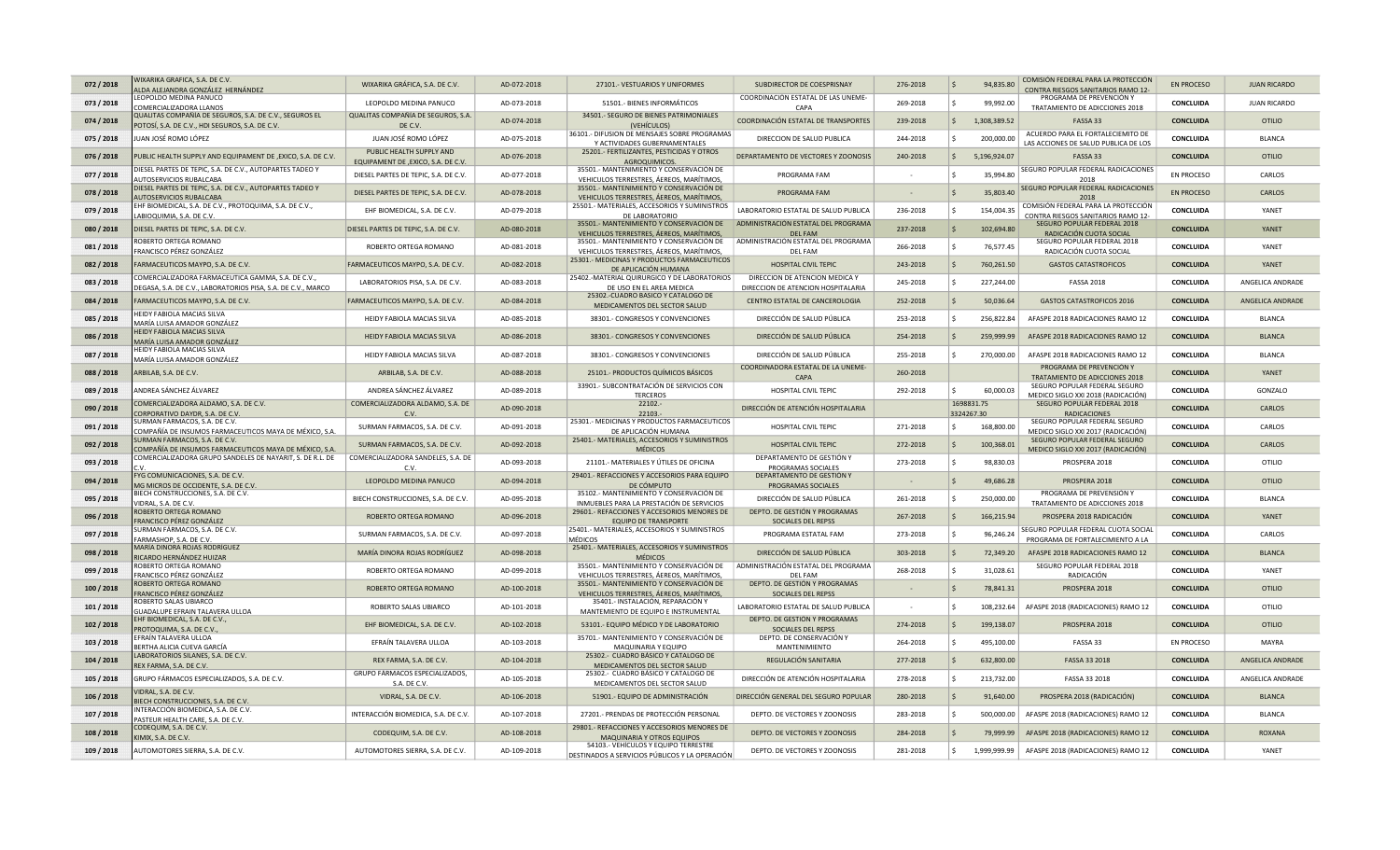| 110/2018   | ALDA ALEJANDRA GONZÁLEZ HERNÁNDEZ                                                                                                                    | ALDA ALEJANDRA GONZÁLEZ                                 | AD-110-2018                                   | 33604.- IMPRESIÓN Y ELABORACIÓN DE MATERIAL                                                   | DEPTO. PROMOCIÓN DE LA SALUD                        | 282-2018             | l s          |                 | 66,990.00   AFASPE 2018 (RADICACIONES) RAMO 12                            | <b>CONCLUIDA</b> | <b>JUAN RICARDO</b> |
|------------|------------------------------------------------------------------------------------------------------------------------------------------------------|---------------------------------------------------------|-----------------------------------------------|-----------------------------------------------------------------------------------------------|-----------------------------------------------------|----------------------|--------------|-----------------|---------------------------------------------------------------------------|------------------|---------------------|
|            | AMDCO ADMINISTRADORES COMERCIALES, S.A. DE C.V.                                                                                                      | <b>HERNÁNDEZ</b><br>APPLIED BIOSYSTEMS DE MÉXICO, S. DE |                                               | INFORMATIVO DERIVADO DE LA OPERACIÓN Y<br>35401.- INSTALACIÓN, REPARACIÓN Y                   |                                                     |                      |              |                 |                                                                           |                  |                     |
| 111 / 2018 | PROYECTOS EMPRESARIALES DC, S.A. DE C.V.                                                                                                             | R.L. DE C.V                                             | AD-111-2018                                   | MANTEMIENTO DE EQUIPO E INSTRUMENTAL                                                          | LABORATORIO ESTATAL DE SALUD PUBLICA                | 285-2018             | ١s           | 122,447.28      | AFASPE 2018 (RADICACIONES) RAMO 12                                        | CONCLUIDA        | <b>BLANCA</b>       |
| 112/2018   | AMDCO ADMINISTRADORES COMERCIALES, S.A. DE C.V.<br>HEALTH CARE TECHNOLOGIES&SERVICES, S.A. DE C.V.                                                   | PROYECTOS EMPRESARIALES DC, S.A. DE<br>C.V              | AD-112-2018                                   | 35401.- INSTALACIÓN, REPARACIÓN Y<br>MANTEMIENTO DE EQUIPO E INSTRUMENTAL                     | LABORATORIO ESTATAL DE SALUD PUBLICA                | 286-2018             | ۱ś           |                 | 80,620.00 AFASPE 2018 (RADICACIONES) RAMO 12                              | <b>CONCLUIDA</b> | <b>BLANCA</b>       |
| 113 / 2018 | ERIK RODRÍGUEZ NAVA<br>DISTRIBUIDORA RODVAL, S.A. DE C.V.                                                                                            | ERIK RODRÍGUEZ NAVA                                     | AD-113-2018                                   | 35401.- INSTALACIÓN, REPARACIÓN Y<br>MANTEMIENTO DE EQUIPO E INSTRUMENTAL                     | LABORATORIO ESTATAL DE SALUD PUBLICA                | 287-2018             | -S           | 117,760.79      | AFASPE 2018 (RADICACIONES) RAMO 12                                        | CONCLUIDA        | <b>BLANCA</b>       |
| 114/2018   | harmaceutica Marlex, s.a. de c.v.;<br>Comercializadora farmacéutica Gamma, S.A. de C.V                                                               | COMERCIALIZADORA FARMACEUTICA<br>GAMMA, S.A. DE C.V.    | AD-114-2018                                   | 25302 .- CUADRO BÁSICO Y CATALOGO DE<br>MEDICAMENTOS DEL SECTOR SALUD                         | <b>PROSPERA</b>                                     | 288-2018             | ۱ś           | 207,455.36      | PROSPERA 2018                                                             | <b>CONCLUIDA</b> | ANGELICA ANDRADE    |
| 115/2018   | AMDCO ADMINISTRADORES COMERCIALES, S.A. DE C.V.<br>HEALTH CARE TECHNOLOGIES&SERVICES, S.A. DE C.V.                                                   | PROYECTOS EMPRESARIALES DC, S.A. DE<br>C.V.             | ICTP-010-2018                                 | 35401.- INSTALACIÓN, REPARACIÓN Y<br>MANTEMIENTO DE EQUIPO E INSTRUMENTAL                     | LABORATORIO ESTATAL DE SALUD PUBLICA                | 290-2018             |              | 647,366.44      | AFASPE 2018 (RADICACIONES) RAMO 12                                        | CONCLUIDA        | <b>BLANCA</b>       |
| 116 / 2018 | CANCELADA                                                                                                                                            | CANCELADA                                               | CANCELADA                                     | CANCELADA                                                                                     | CANCELADA                                           | CANCELADA            |              |                 | CANCELADA                                                                 | <b>CANCELADA</b> | <b>OTILIO</b>       |
| 117 / 2018 | ANCELADA NO. DE OFICIO SSN/DA/022031/2018                                                                                                            | CANCELADA NO. DE OFICIO                                 | CANCELADA NO. DE OFICIO                       | CANCELADA NO. DE OFICIO SSN/DA/022031/2018                                                    | CANCELADA NO. DE OFICIO                             | 296-2018             |              |                 | CANCELADA NO. DE OFICIO                                                   | CONCLUIDA        | <b>BLANCA</b>       |
|            |                                                                                                                                                      | SSN/DA/022031/2018<br>CANCELADA NO. DE OFICIO           | SSN/DA/022031/2018<br>CANCELADA NO. DE OFICIO |                                                                                               | SN/DA/022031/2018<br>CANCELADA NO. DE OFICIO        |                      |              |                 | SSN/DA/022031/2018<br>CANCELADA NO. DE OFICIO                             | CANCELADA NO. DE | YANFT               |
| 118/2018   | CANCELADA NO. DE OFICIO SSN/DA/01860/2018                                                                                                            | SSN/DA/01860/2018                                       | SSN/DA/01860/2018                             | CANCELADA NO. DE OFICIO SSN/DA/01860/2018                                                     | SSN/DA/01860/2018                                   | 300-2018             |              |                 | SSN/DA/01860/2018                                                         | OFICIO           |                     |
| 119 / 2018 | EOPOLDO MEDINA PANUCO                                                                                                                                | LEOPOLDO MEDINA PANUCO                                  | AD-119-2018                                   | 38301.- CONGRESOS Y CONVENCIONES                                                              | DEPTO. SALUD REPRODUCTIVA                           | 301-2018             |              | 46,290.00       | AFASPE 2018 (RADICACIONES) RAMO 12                                        | CONCLUIDA        | YANFT               |
| 120 / 2018 | DENTILAB, S.A. DE C.V.                                                                                                                               | DENTILAB, S.A. DE C.V.                                  | AD-120-2018                                   | 25401.-MATERIAL DE CURACION                                                                   | ATENCION HOSPITALARIA                               | 302-2018             |              | 418,760.00      | SEGURO POPULAR 2018                                                       | <b>CONCLUIDA</b> | ANGELICA ANDRADE    |
| 121/2018   | MG MICROS DE OCCIDENTE. S.A. DE C.V<br>TÁNDAR ELECTRONICS SYSTEMS, S.A. DE C.V.<br>MG MICROS DE OCCIDENTE, S.A. DE C.V.                              | FORTICUS TECH, S.A. DE C.V.                             | AD-121-2018                                   | 52101.- EQUIPOS Y APARATOS AUDIOVISUALES                                                      | DEPTO. PROMOCIÓN DE LA SALUD                        |                      |              | 70.657.92       | AFASPE 2018 (RADICACIONES) RAMO 12                                        | <b>CONCLUIDA</b> | YANF1               |
| 122/2018   | STÁNDAR ELECTRONICS SYSTEMS, S.A. DE C.V                                                                                                             | FORTICUS TECH. S.A. DE C.V.                             | AD-122-2018                                   | 51501 .- BIENES INFORMÁTICOS                                                                  | DEPTO, MEDICINA PREVENTIVA                          | 340-2018             | -S           | 254,968,00      | AFASPE 2018 (RADICACIONES) RAMO 12                                        | <b>CONCLUIDA</b> | YANET               |
| 123 / 2018 | EOPOLDO MEDINA PANUCO                                                                                                                                | LEOPOLDO MEDINA PANUCO                                  | AD-123-2018                                   | 51501.- BIENES INFORMÁTICOS                                                                   | DEPTO. MEDICINA PREVENTIVA                          |                      |              | 48,002.98       | AFASPE 2018 (RADICACIONES) RAMO 12                                        | CONCLUIDA        | YANFT               |
| 124 / 2018 | ABORATORIIOS PISA, S.A. DE C.V.<br>COMERCIALIZADORA FARMACEUTICA GAMMA, S.A. DE C.V.                                                                 | COMERCIALIZADORA FARMACEUTICA<br>GAMMA, S.A. DE C.V.    | AD-124-2018                                   | 254301.-MEDICAMENTOS                                                                          | PROGRAMAS DE SALUD PUBLICA                          | 305-2018             |              | 297,216.00      | SEGURO POPULAR 2018                                                       | <b>CONCLUIDA</b> | ANGELICA ANDRADE    |
| 125 / 2018 | SERVICIOS BROXEL, SAPI DE C.V.                                                                                                                       | SERVICIOS BROXEL, SAPI DE C.V.                          | AD-125-2018                                   | 15401.- PRESTACIONES AL PERSONAL DE BASE                                                      | SUBDIRECCIÓN DE RECURSOS HUMANOS,<br>NÓMINA Y PAGO  | 304-2018             | S.           | 25,076,675.01   | FASSA 33                                                                  | CONCLUIDA        | CARLOS/YANET        |
| 126 / 2018 | NAYARITA COMERCIALIZADORA AUREA, S.A. DE C.V.<br>DOLORES LLANOS SÁNCHEZ                                                                              | NAYARITA COMERCIALIZADORA AUREA,<br>S.A. DE C.V.        | AD-126-2018                                   | 26102.- COMBUSTIBLES, LUBRICANTES Y ADITIVOS<br>PARA VEHÍCULOS TERRESTRES, AEREOS, MARITÍMOS, | DEPTO. DE GESTIÓN Y PROGRAMAS<br>SOCIALES DEL REPSS | 306-2018             |              | 64,997.64       | PROSPERA 2018 RADICACIÓN                                                  | <b>CONCLUIDA</b> | <b>BI ANCA</b>      |
| 127 / 2018 | CONSTRUCTORA Y ARRENDADORA BRUDER, S.A. DE C.V.                                                                                                      | CONSTRUCTORA Y ARRENDADORA                              | AD-127-2018                                   | 35801.- SERVICIOS DE LAVANDERÍA, LIMPIEZA E                                                   | DIRECCIÓN DE PLANEACIÓN                             | 310-2018             |              | 1,616,081.00    | <b>FONDEN</b>                                                             | CONCLUIDA        | YANET               |
|            | FANY FABIOLA GUZMÁN MEDINA<br>ROBERTO ORTEGA ROMANO                                                                                                  | BRUDER, S.A. DE C.V.                                    |                                               | HIGIENE<br>35501.- MANTENIMIENTO Y CONSERVACIÓN DE                                            |                                                     | 311-2018             |              |                 | COMISIÓN FEDERAL PARA LA PROTECCIÓN                                       |                  |                     |
| 128/2018   | FRANCISCO PÉREZ GONZÁLEZ                                                                                                                             | ROBERTO ORTEGA ROMANO                                   | AD-128-2018                                   | VEHICULOS TERRESTRES, ÁEREOS, MARÍTIMOS,                                                      | COESPRISNAY                                         | 317-2018             |              | 49,999.94       | CONTRA RIESGOS SANITARIOS RAMO 12-                                        | <b>CONCLUIDA</b> | CARLOS              |
| 129 / 2018 | II-TEC MEDICAL DE QUERETARO, S.A. DE C.V., LABS. PISA, S.A. DE<br>.V BAXTER, S.A. DE C.V.                                                            | HI-TEC MEDICAL DE QUERETARO, S.A. DE<br>C V             | AD-129-2018                                   | 25302.-MEDICAMENTOS                                                                           | ATENCION HOSPITALARIA                               | 308-2018             |              | 512,000.00      | <b>FASSA 2018</b>                                                         | CONCLUIDA        | ANGELICA ANDRADE    |
| 130 / 2018 | EHF BIOMEDICAL, S.A. DE C.V.<br>PROTOQUIMA, S.A. DE C.V.                                                                                             | EHF BIOMEDICAL, S.A. DE C.V.                            | AD-130-2018                                   | 53101.- APARATOS E INSTRUMENTOS DE<br><b>LARORATORIO</b>                                      | DEPTO. DE MEDICINA PREVENTIVA                       | 313-2018             |              | 377,599.72      | SEGURO POPULAR 2018 CUOTA SOCIAL<br><b>TESOFF</b>                         | <b>CONCLUIDA</b> | YANET               |
| 131/2018   | HF BIOMEDICAL, S.A. DE C.V.<br>ABIOQUIMIA, S.A. DE C.V.                                                                                              | EHF BIOMEDICAL, S.A. DE C.V.                            | AD-131-2018                                   | 25502.- PRODUCTOS MINERALES UTILIZADOS EN<br>LABORATORIOS                                     | DEPTO. CÁNCER DE LA MUJER                           |                      |              | 22,499.94       | SEGURO POPULAR 2018 CUOTA SOCIAL<br><b>TESOFE</b>                         | CANCELADA        | <b>BEATRIZ</b>      |
| 132 / 2018 | HF BIOMEDICAL, S.A. DE C.V.<br>PROTOQUIMA, S.A. DE C.V.                                                                                              | EHF BIOMEDICAL, S.A. DE C.V.                            | AD-132-2018                                   | 25402.- MATERIAL QUIRURGICO Y DE LABORATORIO<br>DE USO EN EL ÁREA MÉDICA                      | DEPTO. DE MEDICINA PREVENTIVA                       | $\sim$               |              | 13,176.74       | SEGURO POPULAR 2018 CUOTA SOCIAL<br><b>TESOFE</b>                         | CANCELADA        | <b>BEATRIZ</b>      |
| 133 / 2018 | HF BIOMEDICAL, S.A. DE C.V.<br>ABIOQUIMIA, S.A. DE C.V.                                                                                              | EHF BIOMEDICAL, S.A. DE C.V.                            | AD-133-2018                                   | 25402.- MATERIAL QUIRURGICO Y DE LABORATORIO<br>DE USO EN EL ÁREA MÉDICA                      | DEPTO. DE VECTORES Y ZOONOSIS                       |                      |              | 7,105.00        | SEGURO POPULAR 2018 CUOTA SOCIAL<br><b>TESOFE</b>                         | CANCELADA        | <b>BEATRIZ</b>      |
| 134 / 2018 | EHF BIOMEDICAL, S.A. DE C.V., COMERCIALIZADORA FARMACEUTICA COMERCIALIZADORA FARMACEUTICA<br>GAMMA, S.A. DE C.V., FARMACEUTICOS MAYPO, S.A. DE C.V., | GAMMA, S.A. DE C.V.; FARMACEUTICOS                      | AD-134-2018                                   | 25301.-MEDICAMENTOS                                                                           | ATENCION MEDICA Y ATENCION<br><b>HOSPITALARIA</b>   | 314-2018<br>315-2018 |              |                 | SEGURO POPULAR CUOTA SOCIAL Y<br><b>RENDIMIENTOS</b>                      | <b>CONCLUIDA</b> | ANGELICA ANDRADE    |
| 135 / 2018 | PLASCENCIA NAYARIT, S.A. DE C.V.                                                                                                                     | PLASCENCIA NAYARIT, S.A. DE C.V.                        | AD-135-2018                                   | 54103.- VEHÍCULOS Y EQUIPO TERRESTRE<br>DESTINADOS A SERVICIOS PÚBLICOS Y LA OPERACIÓN        | DIRECCIÓN DE SALUD PÚBLICA                          | 319-2018             |              | 795,000.01      | AFASPE 2018 (RADICACIONES) RAMO 12                                        | CONCLUIDA        | <b>MARCO</b>        |
| 136 / 2018 | CHEVALI DE GUERRERO, S.A. DE C.V.                                                                                                                    | CHEVALI DE GUERRERO, S.A. DE C.V.                       | AD-136-2018                                   | 54103.- VEHÍCULOS Y EQUIPO TERRESTRE<br>DESTINADOS A SERVICIOS PÚBLICOS Y LA OPERACIÓN        | COORDINACIÓN ESTATAL DEL PROGRAMA<br><b>FAM</b>     | 320-2018             |              | 4,599,999.72    | FORTALECIMIENTO A LA ATN MÉDICA<br>NUEVAS MODALIDADES 2018                | <b>CONCLUIDA</b> | <b>MARCO</b>        |
| 137 / 2018 | <b>PROTOQUIMA, S.A. DE C.V.</b><br>HF BIOMEDICAL, S.A. DE C.V                                                                                        | EHF BIOMEDICAL, S.A. DE C.V.                            | AD-137-2018                                   | 53101.- EQUIPO MÉDICO Y DE LABORATORIO                                                        | DEPTO. MEDICINA PREVENTIVA                          | 328-2018             |              | 269,499.96      | AFASPE 2018 RADICACIONES RAMO 12                                          | CONCLUIDA        | YANFT               |
| 138 / 2018 | HF BIOMEDICAL, S.A. DE C.V.<br>PROTOQUIMA, S.A. DE C.V.                                                                                              | EHF BIOMEDICAL, S.A. DE C.V.                            | AD-138-2018                                   | 25501.- MATERIALES, ACCESORIOS Y SUMINISTROS<br>DE LABORATORIO                                | DEPTO. DE SALUD AMBIENTAL                           |                      |              | 24,557.20       | COMISIÓN FEDERAL PARA LA PROTECCIÓN<br>CONTRA RIESGOS SANITARIOS RAMO 12- | <b>CONCLUIDA</b> | YANFT               |
| 139 / 2018 | ABIOQUIMIA, S.A. DE C.V.<br>EHF BIOMEDICAL, S.A. DE C.V                                                                                              | EHF BIOMEDICAL, S.A. DE C.V.                            | AD-139-2018                                   | 25501.- MATERIALES, ACCESORIOS Y SUMINISTROS<br>DE LABORATORIO                                | DEPTO. DE SALUD AMBIENTAL                           |                      |              | 2,455.72        | COMISIÓN FEDERAL PARA LA PROTECCIÓN<br>CONTRA RIESGOS SANITARIOS RAMO 12- | CONCLUIDA        | YANET               |
| 140 / 2018 | ABIOQUIMIA, S.A. DE C.V.<br>EHF BIOMEDICAL, S.A. DE C.V.                                                                                             | EHF BIOMEDICAL, S.A. DE C.V.                            | AD-140-2018                                   | 25501.- MATERIALES, ACCESORIOS Y SUMINISTROS<br>DE LABORATORIO                                | DEPTO. DE SALUD AMBIENTAL                           |                      |              | 2,455.72        | COMISIÓN FEDERAL PARA LA PROTECCIÓN<br>CONTRA RIESGOS SANITARIOS RAMO 12- | <b>CONCLUIDA</b> | YANFT               |
| 141 / 2018 | AG MICROS DE OCCIDENTE, S.A. DE C.V<br>STÁNDAR ELECTRONICS SYSTEMS, S.A. DE C.V.                                                                     | MG MICROS DE OCCIDENTE, S.A. DE C.V.                    | ICTP-020-2018                                 | 21401.- MATERIALES Y ÚTILES PARA EL<br>PROCESAMIENTO EN EQUIPOS Y BIENES                      | DIRECCIÓN DEL REPSS                                 | 334-2018             |              | 359,339.00      | PROSPERA 2018 RADICACIÓN                                                  | CONCLUIDA        | <b>BLANCA</b>       |
| 142 / 2018 | ARBILAB, S.A. DE C.V., DEPOSITO MEDICO GDL, S.A. DE C.V.                                                                                             | ARBILAB, S.A. DE C.V.                                   | AD-142-208                                    | 25301.-MEDICAMENTOS                                                                           | ATENCION HOSPITALARIA                               | 337-2018             | S.           | 500,000.00      | <b>FASSA 2018</b>                                                         | <b>CONCLUIDA</b> | ANGELICA ANDRADE    |
| 143 / 2018 | EOPOLDO MEDINA PANUCO<br>UAN MARTÍN MARTÍNEZ MENDOZA                                                                                                 | LEOPOLDO MEDINA PANUCO                                  | ICTP 022-2018                                 | 51501.-BIENES INFORMÁTICOS                                                                    | <b>DIRECION DEL REPSS</b>                           | 333-2018             | $\zeta$      | 294,877.10      | PROSPERA 2018 (RADICACION)                                                | <b>EN POCESO</b> | <b>BLANCA</b>       |
| 144 / 2018 | EHF BIOMEDICAL, S.A. DE C.V.                                                                                                                         | EHF BIOMEDICAL, S.A. DE C.V.                            | AD-144-2018                                   | 25901.- OTRAS SUSTANCIAS Y PRODUCTOS<br>QUÍMICOS                                              | DEPTO. DE MEDICINA PREVENTIVA                       | 338-2018             | $\mathsf{S}$ | 2,308,655.88    | SEGURO POPULAR FEDERAL TESOFE CUOTA<br>SOCIAL                             | <b>CONCLUIDA</b> | YANFT               |
| 145 / 2018 | IMPLEMENTOS PARA HOSPITALES PADILLA, S.A. DE.C.V ;<br>COMERCIALIZDORA FARMACEUTICA GAMMA, S.A. DE C.V.                                               | IMPLEMENTOS PARA HOSPITALES<br>PADILLA, S.A. DE C.V.    | AD-145-2018                                   | 25401.-MATERIAL DE CURACON                                                                    | ATENCION HOSPITALARIA                               | 348-2018<br>349-2018 |              | 2,693,409.34    | SEGURO POPULAR FEDERAL TESOFE,<br>RENDIMIENTOS CUOTA SOCIAL               | EN PROCESO       | ANGELICA ANDRADE    |
| 146 / 2018 | <b>SERVICIOS BROXEL, SAPI DE C.V.</b>                                                                                                                | SERVICIOS BROXEL, SAPI DE C.V.                          | AD-125-2018                                   | 15401.- PRESTACIONES AL PERSONAL DE BASE                                                      | SUBDIRECCIÓN DE RECURSOS HUMANOS,<br>NÓMINA Y PAGO  | 343-2016             |              | \$40,047,710.77 | FASSA 33                                                                  | <b>CONCLUIDA</b> | YANFT               |
| 147 / 2018 | KING UNIFORMES, S.A. DE C.V.                                                                                                                         | KING UNIFORMES, S.A. DE C.V                             | AD-147-2018                                   | 27106.- PRODUCTOS TEXTILES ADQUIRIDOS COMO<br>VESTUARIOS Y UNIFORMES                          | SUBDIRECCIÓN DE RECURSOS HUMANOS,<br>NÓMINA Y PAGO  | 344-2018             |              | \$12,808,335.23 | FASSA 33<br>SEGURO POPULAR FEDERAL 2018 TESOFE                            | CONCLUIDA        | <b>YANFT</b>        |